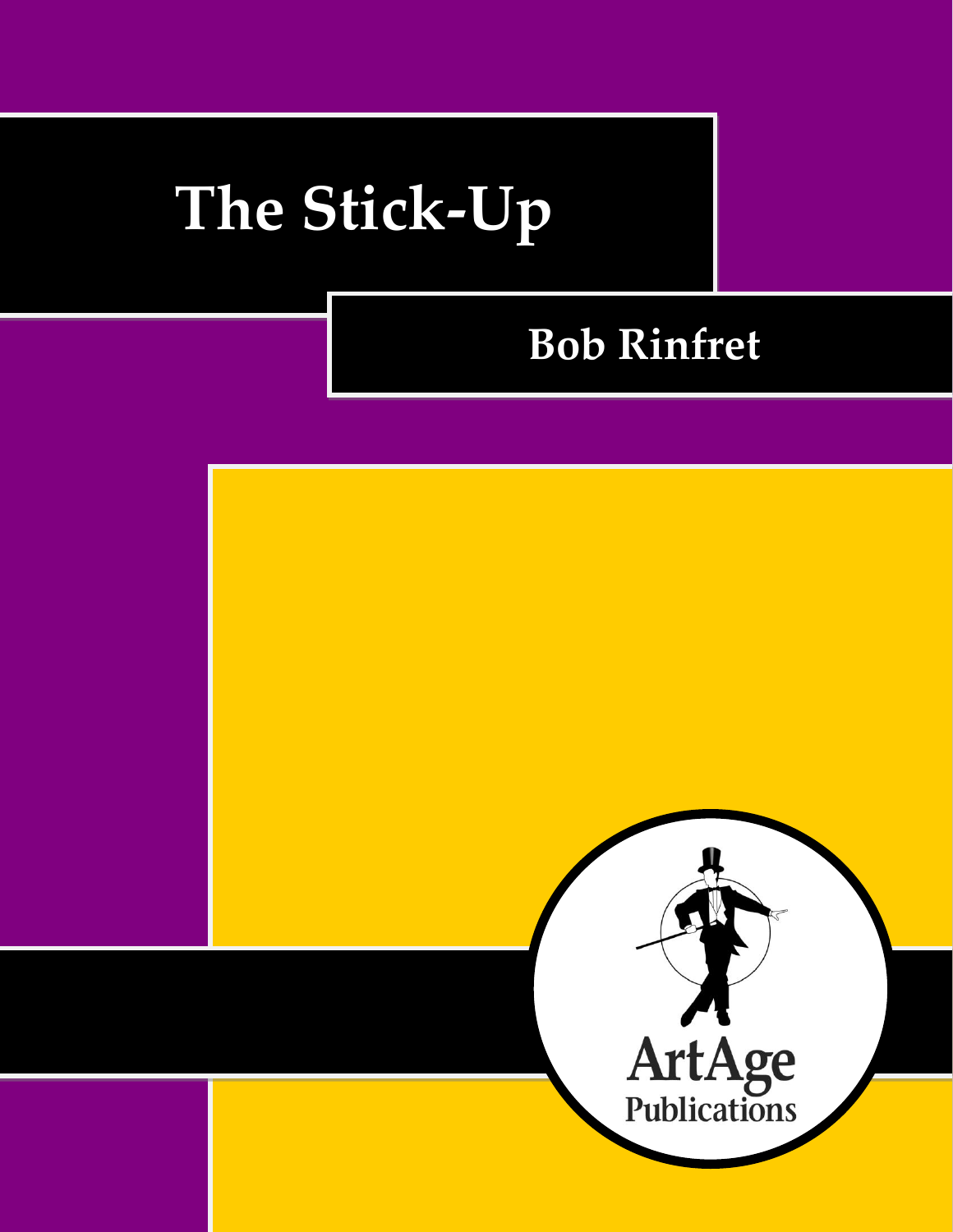

ArtAge supplies books, plays, and materials to older performers around the world. Directors and actors have come to rely on our 30+ years of experience in the field to help them find useful materials and information that makes their productions stimulating, fun, and entertaining.

ArtAge's unique program has been featured in *Wall Street Journal, LA Times, Chicago Tribune, American Theatre, Time Magazine, Modern Maturity,*  on *CNN, NBC,* and in many other media sources.

ArtAge is more than a catalog. We also supply information, news, and trends on our top-rated website, *www.seniortheatre.com*. We stay in touch with the field with our very popular enewsletter, *Senior Theatre Online*. Our President, Bonnie Vorenberg, is asked to speak at conferences and present workshops that supplement her writing and consulting efforts. We're here to help you be successful in Senior Theatre!

## *We help older performers fulfill their theatrical dreams!*

## **ArtAge Publications**

Bonnie L. Vorenberg, President PO Box 19955 Portland OR 97280 503-246-3000 or 800-858-4998 bonniev@seniortheatre.com www.seniortheatre.com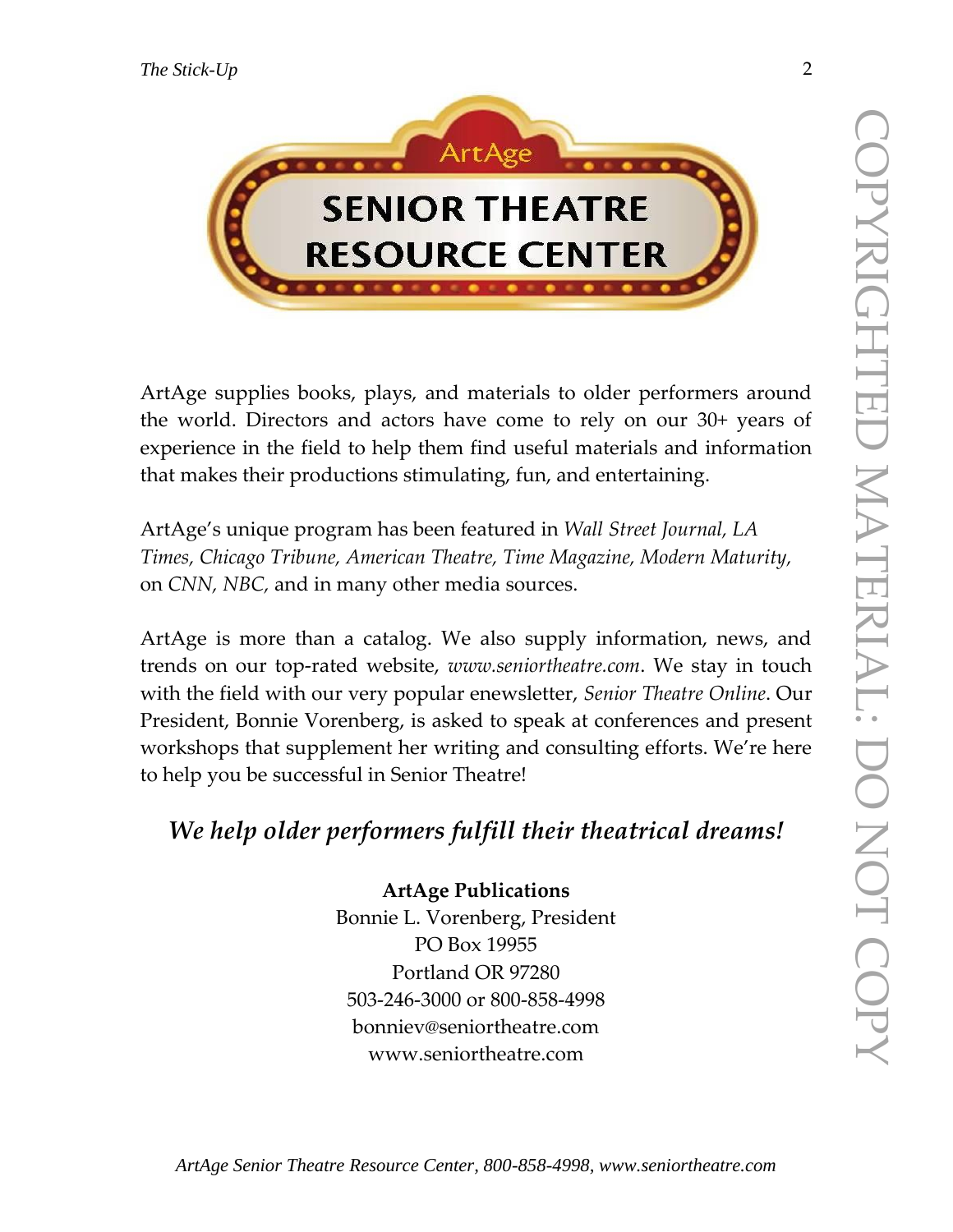#### **NOTICE**

**Copyright:** This play is fully protected under the Copyright Laws of the United States of America, Canada, and all other countries of the Universal Copyright Convention.

The laws are specific regarding the piracy of copyrighted materials. Sharing the material with other organizations or persons is prohibited. Unlawful use of a playwright's work deprives the creator of his or her rightful income.

**Cast Copies:** Performance cast copies are required for each actor, director, stage manager, lighting and sound crew leader.

**Changes to Script:** Plays must be performed as written. Any alterations, additions, or deletions to the text must be approved.

**Permission to Film:** Rights to produce, film, or record, in whole or in part, in any medium or in any language, by any group amateur or professional, are fully reserved.

**Royalty:** Royalties are due when you perform the play for any audience, paying or non-paying, professional or amateur. This includes readings, cuttings, scenes, and excerpts.

The royalty for amateur productions of this show is posted online. It is payable two weeks prior to your production. Contact us for professional rates or other questions. Royalty fees are subject to change.

Insert the following paragraph in your programs:

*Performed with special permission from ArtAge Publications' Senior Theatre Resource Center at 800-858-4998, [www.seniortheatre.com](http://www.seniortheatre.com/)*

*The Stick-Up* Copyright © 2013 by Bob Rinfret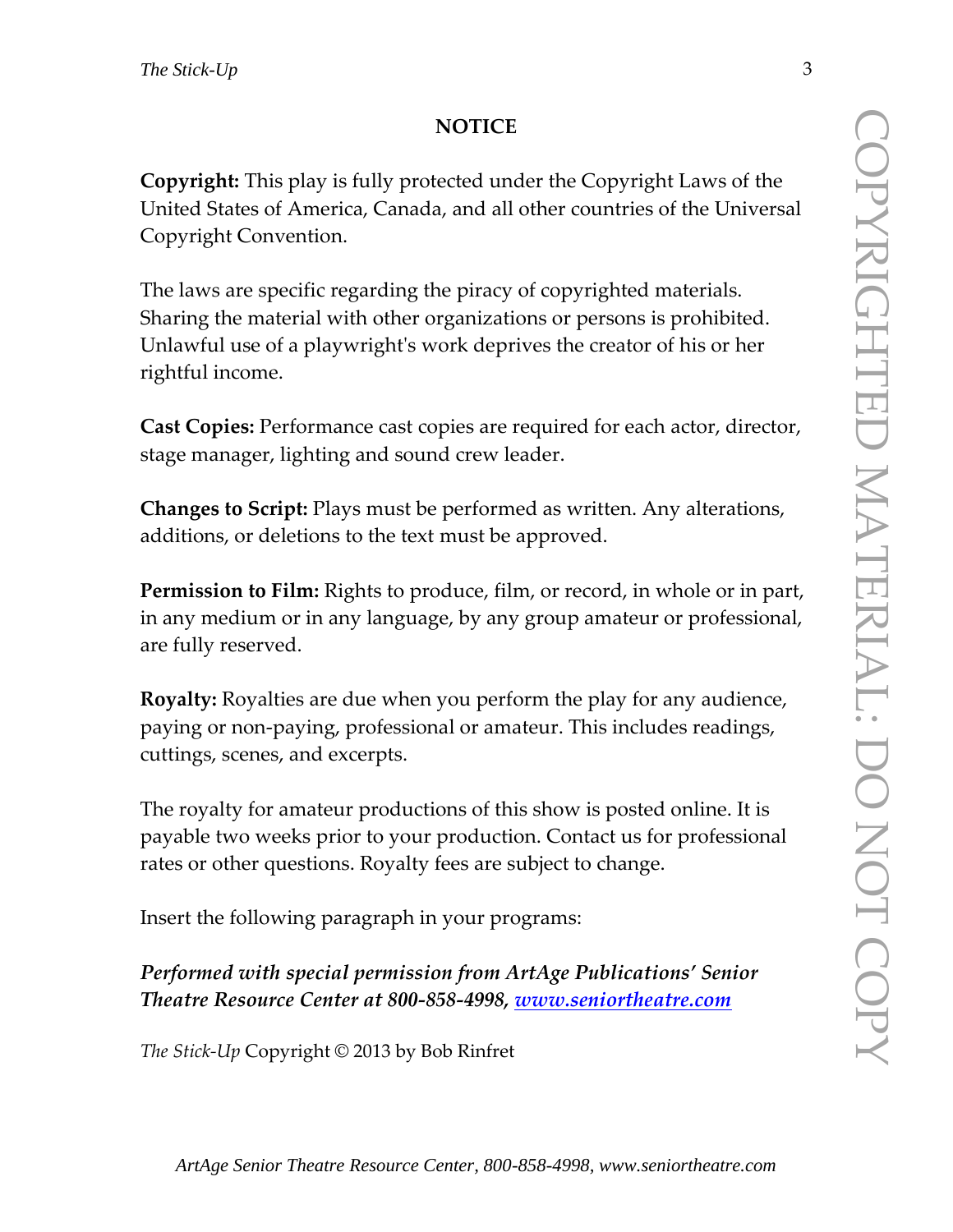#### THE STICK-UP

#### by

#### Bob Rinfret

#### Cast:

SHIRLEY: Store cashier. In her sixties. FRED: Hold-up man. Sixties to seventies. CHARLIE: Customer. Sixties to seventies.

> Place: *A convenience store.*

Time: *The present. Late at night.*

Setting: *The store interior. Except for SHIRLEY, the place is deserted.*

At Rise: *SHIRLEY stands at the register reading a newspaper. FRED enters with a tied handkerchief as a mask that covers the lower half of his face. He wears a very loud pair of golf pants and an equally loud shirt and jacket that clashes with the pants. He appears to have a gun in his jacket pocket. She ignores him. He looks around. Seeing no one elsein the place, he goes up to her.)*

FRED: *(pointing the jacket pocket)* Okay. This is a stick-up. Give me all the money in the register. *(She continues reading.)* I said this is a stick-up. Give me all your money.

SHIRLEY*: (puts down the paper and looks at him)* I heard what you said*.* No!

FRED: What?

SHIRLEY: You heard me, I said no.

FRED: What do you mean…no?

SHIRLEY: I mean no. N-O. No. Nada. Nyeht. Nein.

*ArtAge Senior Theatre Resource Center, 800-858-4998, www.seniortheatre.com*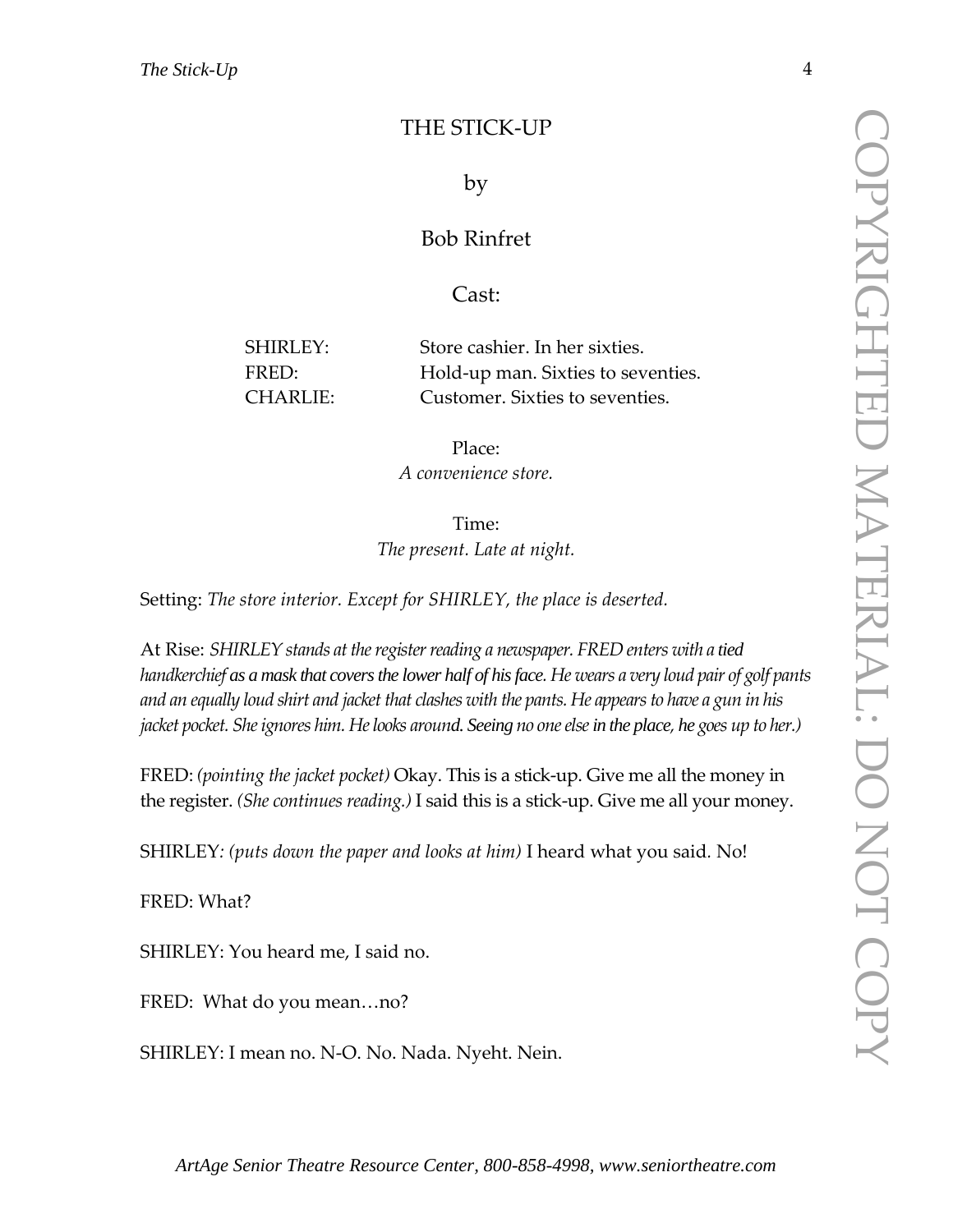FRED: Look you, I mean business. I'm a desperate man. I got a gun in here, and I ain't afraid to use it.

SHIRLEY: Go home, Fred.

FRED: *(taken aback)* Fred? Who's Fred? I ain't Fred. Uh…I'm a…a…desperado. Now, quit stalling, and give me all the money.

SHIRLEY: Does Lydia know you're out this late at night?

FRED: Lydia? Who's Lydia? I don't know any Lydia. Now quit stalling.

SHIRLEY: *(She looks at him and laughs.)* Who dressed you?

FRED: *(looking at himself)* What's wrong with how I'm dressed?

SHIRLEY: That has to be the worst robber outfit I have ever seen. You do know a robber is supposed to be inconspicuous, don't you? Planes flying overhead could spot you in that get-up. Does your wife know you're running around looking like that?

FRED: Of course she does. I wore this on the golf course today.

SHIRLEY And she let you? I've got to have a long talk with her.

FRED: I don't look any different than any of the other guys. Besides, you're changing the subject. Now are you gonna co-operate, or do I have to get rough?

SHIRLEY: I said no. Now go home, Fred.

FRED: I told you I ain't Fred. I'm…ah...Dutch. Yeah, that's it. I'm Dutch Schultz.

SHIRLEY: Yeah, right, and I'm Elliot Ness. Besides, Dutch Shultz died in 1935 along with most of *your* brain cells.

FRED: Oh. Okay then. I'm...uh…what's his name. That guy who jumped out of that plane with all that money…

SHIRLEY: D.B. Cooper?

FRED: Right, that's it. I'm him. D…what's his name.